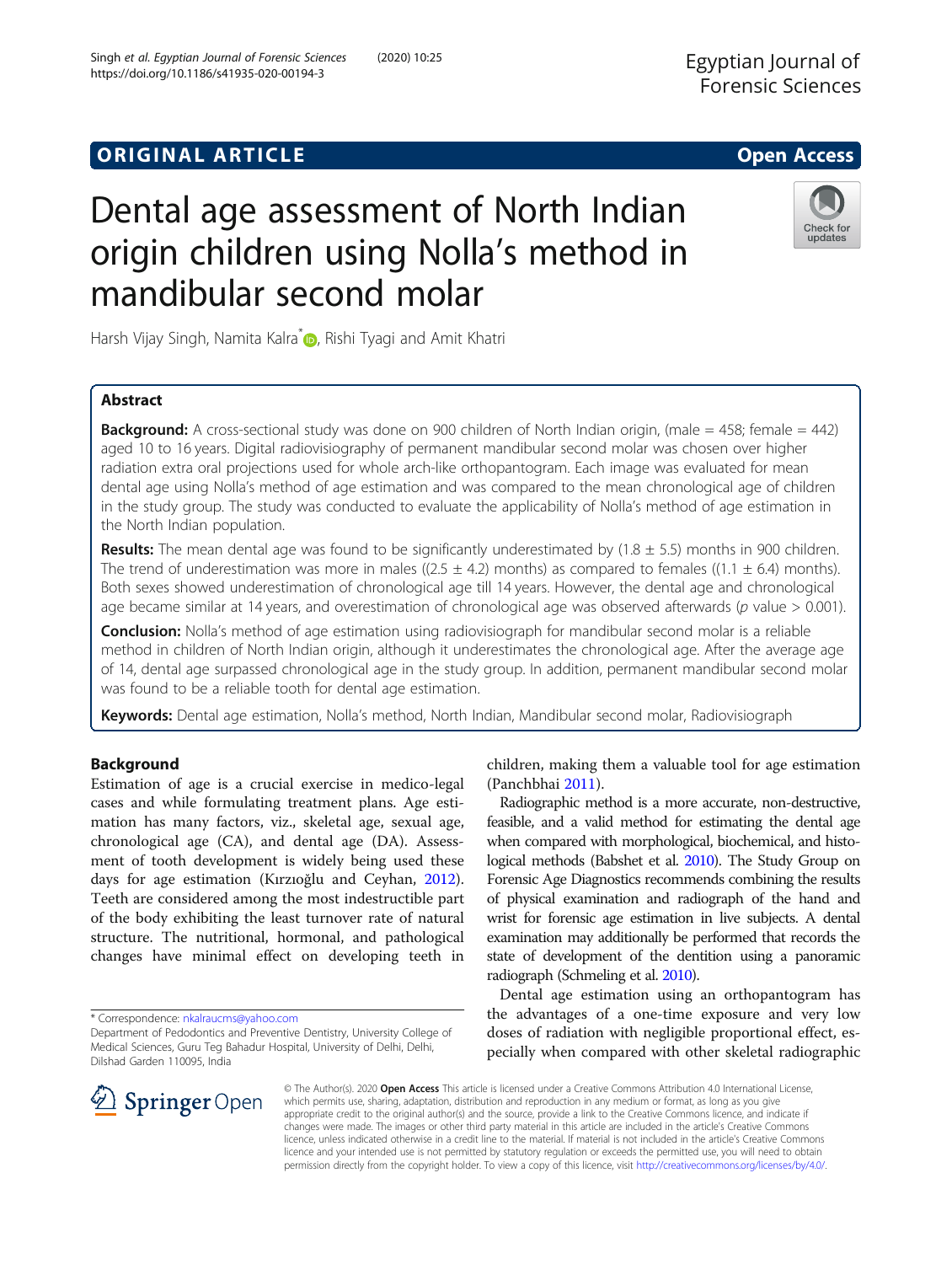techniques. There is an inconsequential risk of < 1:2,000, 000 (2 million) of developing cancer from a single orthopantogram radiograph in a lifetime, and the odds of death is totally "negligible" (Whaites and Drage, [2013](#page-6-0)).

Consequently, this may justify the use of an orthopantogram as a commonly chosen radiographing technique by most age assessment methods (Demirjian et al. [1973](#page-6-0); Kvaal et al. [1995\)](#page-6-0). Notwithstanding its popularity in literature, it has approximately 10 times greater radiation exposure in comparison to intra oral periapical radiograph—radiovisiography (RVG)—making the latter a valid choice of radiography for applying Nolla's method in our study, thus following ALARA (as low as reasonably achievable) principle (White and Pharoah [2009\)](#page-6-0).

Nolla's method measures calcification progression in a tooth by quantifying it objectively (Nolla [1960](#page-6-0)). A population specific assessment for Nolla's method for North Indian population may help forensic odontologists, age estimation boards, and healthcare professionals, therefore forming the rationale of this study.

## Materials and methods

Children aged 10–16 years (120–192 months) of North Indian origin visiting the outpatient setting of the Department of Paedodontics and Preventive Dentistry, UCMS, and GTBH, Delhi, were screened. Those requiring routine radiographs for both diagnostic and therapeutic purposes exhibiting distinct root morphology of permanent mandibular right second molar were considered for inclusion in the study. Of these children, those presenting with history of fluorosis, bone deformity, bone diseases, history of surgery, or trauma in dentofacial region affecting growth and development were excluded from the study. The remaining children were then allotted a number, and only the ones bearing a random number (computer generated random sampling list) were finally radiographed. The above exercise was carried out on a daily basis till a figure of 900 was achieved.

A total of 900 children were subsequently selected and allotted to six groups according to their age (Table 1). The ongoing study had no bearing on the treatment protocol required and delivered for each child and was done after due approval from the Institutional Ethics Committee-Human Research (IEC-HR) of UCMS and GTBH, Delhi, with reference no. IEC-HR/2017/32/127. Informed consent was obtained from parents/guardian prior to the study. Chronological age was confirmed and recorded from the parents/guardians of the patient on the day of radiograph.

## Radiographic assessment

Dental age was calculated using radiovisiograph of permanent right mandibular second molar. A radiovisiograph sensor (Vatech EzSensor Classic, IOS-U15IB, Size 1.5) duly covered with sterile sleeve was placed in the right mandibular second molar region, and the x-ray tube was positioned at a standard 5° angle focusing on the area of interest. The radiograph was exposed at a standard 60-kV power for 0.2 s exposure time at 6 mA current. Staging in Nolla's method involves shape of the tooth rather than its dimensions; hence, radiographs were obtained by bisecting angle technique.

The soft copies of radiographs were then assessed, interpreted, and accordingly staged to obtain the dental age, using Nolla's method (Fig. [1](#page-2-0)). The stages recorded by guide, co-guide, and primary investigator were compared and the process continued till high level accuracy and confidence level were reached. Fleiss' kappa was further used to evaluate the intra and inter-investigator agreement between investigators. The mean of appropriate stage observed by each investigator was obtained and used to evaluate the dental age of tooth using the table given by Nolla (Nolla [1960\)](#page-6-0). Dental age obtained was then compared with the pre-recorded chronological age. Difference was then statistically evaluated for the respective group for determining the validity and accuracy of Nolla's method.

## Reasons of using mandibular second molar as the tooth of choice for assessment

The reasons for considering permanent mandibular second molar for this study were:

**Table 1** Age and gender distribution of the subjects included in the study

| Group     | Age group         | Female      | Male               | Total no. of subjects (n) |  |  |
|-----------|-------------------|-------------|--------------------|---------------------------|--|--|
|           | (months)          |             |                    |                           |  |  |
| Group I   | 58<br>$120 - 131$ |             | 180                | 238 (26.4%)               |  |  |
| Group II  | $132 - 143$       | 26<br>69    |                    | 95 (10.6%)                |  |  |
| Group III | 144-155           | 56<br>70    |                    | 126 (14%)                 |  |  |
| Group IV  | 156-167           | 109<br>27   |                    | 136 (15.1%)               |  |  |
| Group V   | 168-179           | 39          | 98 (10.9%)<br>59   |                           |  |  |
| Group VI  | 180-192           | 97          | 207 (12.2%)<br>110 |                           |  |  |
| Total     | 120-192           | 442 (49.1%) | 458 (50.9%)        | 900                       |  |  |
|           |                   |             |                    |                           |  |  |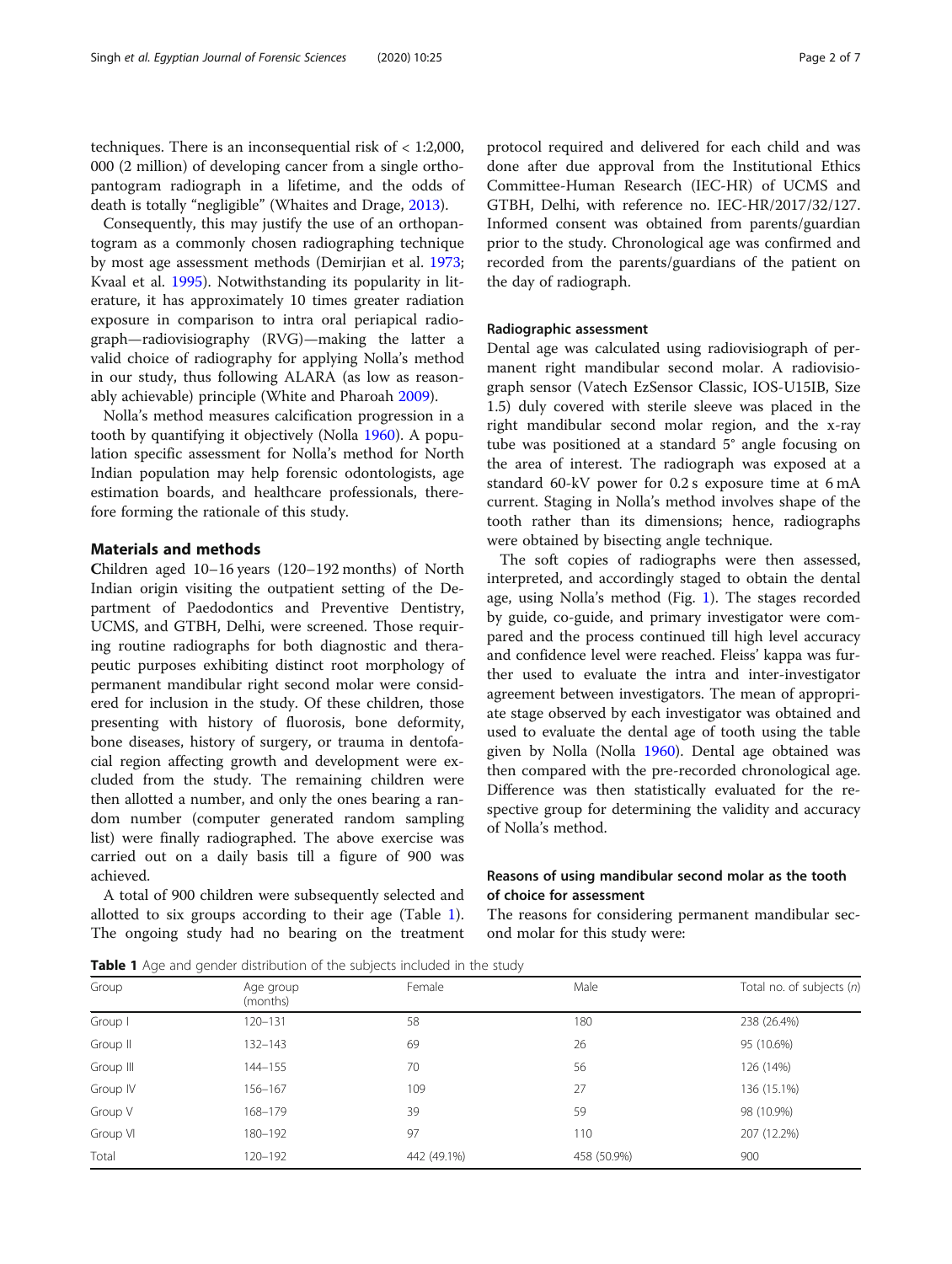<span id="page-2-0"></span>

- a) Firstly, active growth of most children extends up to the age of 16 to 17 years which coincides with the apex closure of the chosen tooth while the apex of maxillary and mandibular canines ordinarily close by 13 years of age (Saloom [2011](#page-6-0)).
- b) Secondly, the third molars are the most commonly missing teeth in the human dentition, making them unreliable for age assessment.
- c) Thirdly, maxillary second molar was rejected as roots of maxillary molar overlap with anatomic structures making it difficult to observe the roots with accuracy.

#### Statistical analysis

All data was entered in the excel sheet and was analysed using the SPSS version 20 software. A descriptive analysis was made expressing the results as percentages and frequencies. Statistical significance was considered for  $p$ value  $> 0.001$  in all cases. Paired t test was used to compare the variables at different time intervals. To assess the intra-investigator agreement and inter-investigator agreement, Fleiss' kappa was used.

## Result

The mean dental age of all children was compared to mean chronological age, and the difference was analysed. The mean dental age was found to be significantly underestimated by  $(1.8 \pm 5.5)$  months (*p* value > 0.001). In group-wise evaluation, a significant underestimation of age was observed in group I and group II, while in group III, it was reduced to 0.5 months which was statistically insignificant. Underestimation was overcome in group IV which, however, was statistically insignificant ( $p$  value  $>$ 0.001). Likewise, underestimation was statistically insignificant in group V, but in group VI, the overestimation of

age was observed, and the assessed dental age exceeded chronological age significantly ( $p$  value > 0.001). Therefore, a significant reversal of the trend in the age groups was observed (Table [2](#page-3-0) and Fig. [2](#page-3-0)).

The male and female populations were found to be significantly underestimated by  $2.5 \pm 4.2$  and  $1.1 \pm 6.4$ months, respectively ( $p$  value  $> 0.001$ ). Both sexes followed a similar trend; however, in group V, overestimation of age was seen in boys by 0.06 months (Table [2](#page-3-0)).

In absolute numbers, it was observed that 50 children were found to be of exactly the same dental and chronological age. Underestimation was seen in 514 children while 336 children showed overestimation. The number of underestimated and overestimated children showing difference of less than 6 months were 363 (70.6%) and 291 (83.6%), respectively (Table [3\)](#page-4-0).

Furthermore, a pattern of underestimation was observed in total sample (5.41 months) in females (4.31 months) and in males (6.31 months). Similarly, pattern of overestimation was observed in total sample (3.51 months), in females (2.98 months) and in males (4.13 months) (Table [4](#page-6-0) and Fig. [3](#page-4-0)).

It was observed that 40 children, who were exactly 16 years of age and were radiographed in their birth month incidentally, were further analysed. Among them, 94.4% females and 90.9% males were observed to have completed tooth maturation by 16 years of age. It may be concluded that by the age of 16 years, nearly all girls and boys had completed the root development of the respective tooth.

The mean Fleiss' kappa value for intra-investigator agreement was 0.84 interpreted to be almost perfect (> 0.80). While Fleiss' kappa value for inter-investigator agreement was 0.78, it was interpreted to have substantial agreement  $( $0.80$ ).$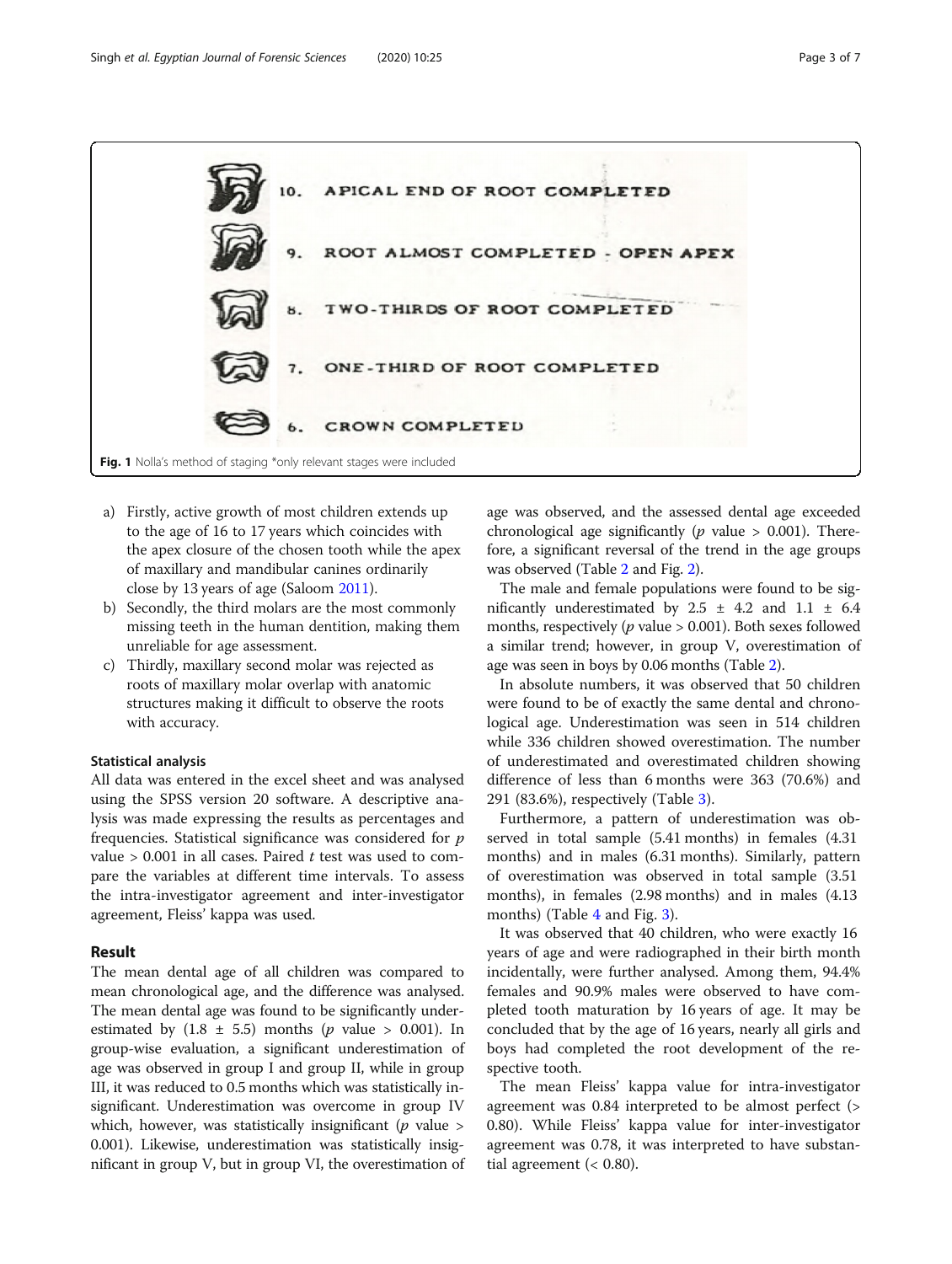<span id="page-3-0"></span>

|                                                                                            | Table 2 Age-wise comparison of the mean dental age (using Nolla's method) and mean chronological age in all the six age groups |  |
|--------------------------------------------------------------------------------------------|--------------------------------------------------------------------------------------------------------------------------------|--|
| to understand the trend of growth in boys compared to girls as well as to the entire group |                                                                                                                                |  |

| All subjects          |                           |                           | Female subjects                         |                              |                           | Male subjects                          |                                                    |                              |                           |                           |                           |                              |
|-----------------------|---------------------------|---------------------------|-----------------------------------------|------------------------------|---------------------------|----------------------------------------|----------------------------------------------------|------------------------------|---------------------------|---------------------------|---------------------------|------------------------------|
| Group                 | No. of<br>subjects<br>(n) | DA<br>(months)<br>mean±SD | CA.<br>(months)<br>mean <sub>±</sub> SD | DA-CA<br>(months)<br>mean±SD | No. of<br>subjects<br>(n) | DA<br>(months)<br>mean <sub>±</sub> SD | C <sub>A</sub><br>(months)<br>mean <sub>±</sub> SD | DA-CA<br>(months)<br>mean±SD | No. of<br>subjects<br>(n) | DA<br>(months)<br>mean±SD | CA<br>(months)<br>mean±SD | DA-CA<br>(months)<br>mean±SD |
| Group                 | 238                       | 115.9±7.7                 | $122.9 \pm 3.3$                         | $-6.9{\pm}5.5$               | 58                        | $117.9 + 7.1$                          | $123.7 + 3.7$                                      | $-5.9{\pm}4.5$               | 180                       | $115.3 \pm 7.9$           | $122.6 \pm 3.1$           | $-7.4+5.9$                   |
| Group<br>Ш            | 95                        | 134.2±4.8                 | $136.5 \pm 2.9$                         | $-2.3\pm4.1$                 | 69                        | 133.6±4.4                              | $136.3 \pm 2.4$                                    | $-2.7+4.2$                   | 26                        | $135.9 \pm 5.6$           | $137.1 \pm 3.9$           | $-1.3\pm3.6$                 |
| Group<br>$\mathbb{H}$ | 126                       | $148.8 \pm 5.1$           | $149.4 \pm 3.7$                         | $-0.6 \pm 3.3$               | 70                        | $149.0 \pm 5.5$                        | $149.7 + 3.7$                                      | $-0.7\pm3.4$                 | 56                        | 148.7±4.6                 | $149.1 \pm 3.7$           | $-0.4\pm3.3$                 |
| Group<br>$\mathbb{N}$ | 136                       | $162.5 \pm 5.6$           | $162.3 \pm 3.7$                         | $0.2 + 3.7$                  | 109                       | $162.7 + 5.7$                          | $162.6 \pm 3.7$                                    | $0.2 + 3.6$                  | 27                        | $161.7 \pm 5.4$           | $161.3 \pm 3.4$           | $0.4 + 4.0$                  |
| Group<br>V            | 98                        | $172.5 \pm 5.8$           | $173.1 \pm 3.6$                         | $-0.6 \pm 3.7$               | 39                        | $169.2 \pm 5.4$                        | $170.9 \pm 2.6$                                    | $-1.7{\pm}4.0$               | 59                        | 174.7±4.6                 | $174.6 \pm 3.4$           | $0.1 \pm 3.6$                |
| Group<br>VI           | 207                       | 189.9±6.7                 | $188.1 \pm 3.9$                         | $1.8 + 4.1$                  | 97                        | $190.9 \pm 2.9$                        | $189.5 \pm 2.4$                                    | $1.4 + 2.4$                  | 110                       | $189.1 \pm 8.8$           | 186.9±4.5                 | $2.2 \pm 5.3$                |
| Total                 | 900                       | $152.7+$<br>28.5          | $154.4+$<br>24.9                        | $-1.8+5.5$                   | 442                       | $156.9+$<br>24.4                       | $157.9+$<br>22.1                                   | $-1.1\pm4.2$                 | 458                       | $148.6+$<br>31.5          | $151.1 \pm$<br>27.0       | $-2.5+6.4$                   |

The collected data helped us add sub-stages to Nolla's tooth stages for a more objective radiographic interpretation. However, these findings could not be standardised due to the smaller sample size (Fig. [4](#page-5-0)).

## Discussion

The degree of maturation of different tissue systems helps determine the physiological age of a person. Tooth development shows less variability than other developmental features and also low variability in relation to chronological age (Demirjian et al. [1973\)](#page-6-0). Radiographs of

the dentition can be used to determine the stage of dental development of the teeth from initial mineralization of a tooth, crown formation, to root apex maturation.

Nolla's method is based on radiographic assessment and regarded as one of the most commonly used and easy to apply dental age estimation method. The advantage of using intraoral periapical radiograph (radiovisiograph) in Nolla's method lies in its familiarity, accessibility, reproducibility, and ease of communication for dental surgeons. The tools incorporated in the software of radiovisiographs further increase the value of interpretation.

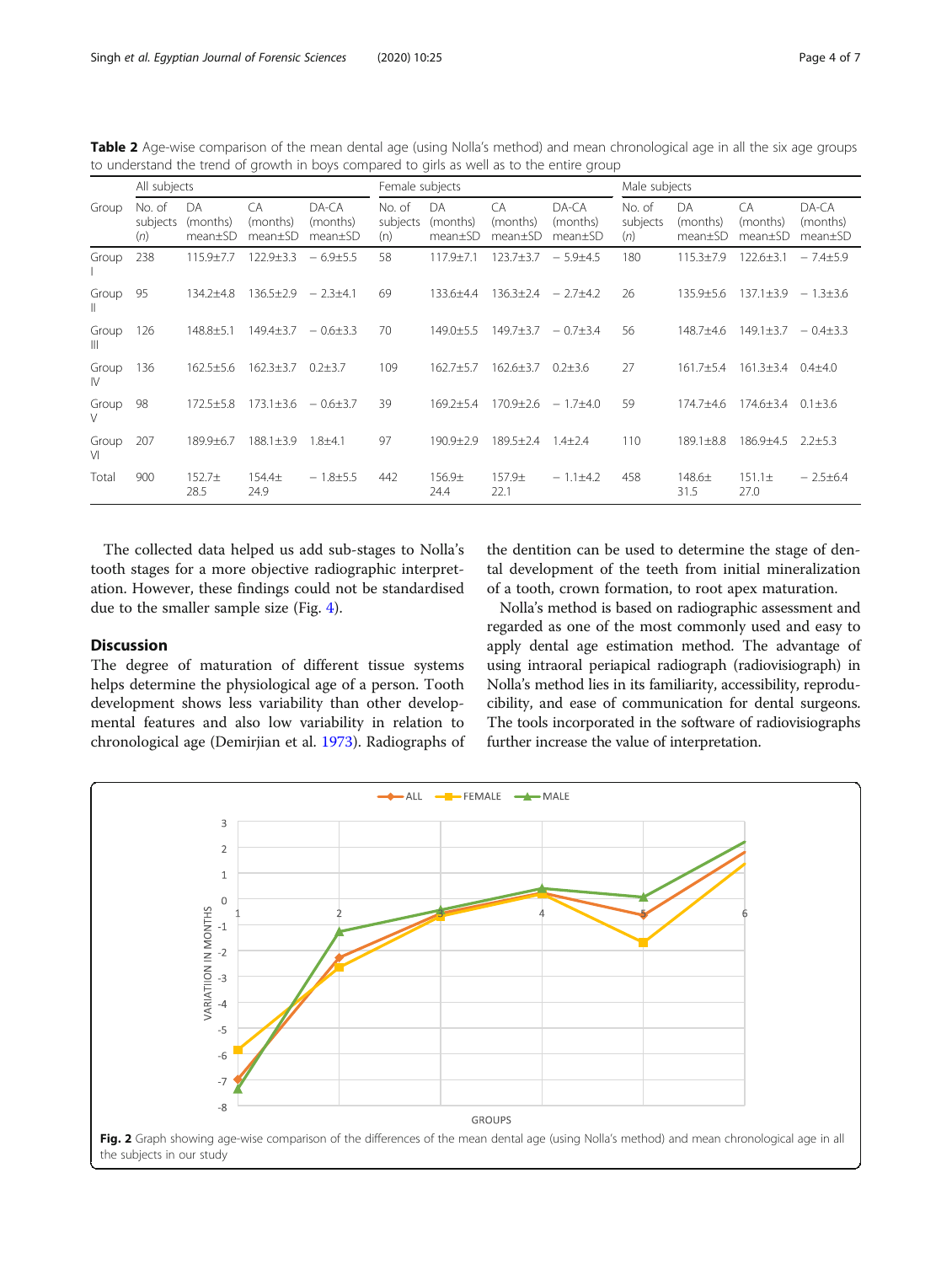| Period of variation in dental age and<br>chronological age | No. of subjects in whom underestimation of age<br>was observed (n) | No. of subjects in whom underestimation of age<br>was observed (n) |
|------------------------------------------------------------|--------------------------------------------------------------------|--------------------------------------------------------------------|
| $<$ 3 months                                               | 136 (15.11%)                                                       | 172 (19.11%)                                                       |
| 3-6 months                                                 | 227 (25.22%)                                                       | 119 (13.22%)                                                       |
| 6-8 months                                                 | 51 (5.6%)                                                          | 35 (3.9%)                                                          |
| $> 8$ months                                               | 100 (11.1%)                                                        | $10(1.1\%)$                                                        |
| Total                                                      | 514 (57.1%)                                                        | 336 (37.3%)                                                        |

<span id="page-4-0"></span>Table 3 Incremental pattern to understand the pattern of underestimation and overestimation in development amongst our subjects

PS: does not include 50 subjects having exact chronological age and dental age

In literature, several studies have been performed previously using Nolla's method of age estimation to assess dental age in their specific population or region in Bangladesh, England (Maber et al. [2006\)](#page-6-0), Brazil (Kurita et al. [2007](#page-6-0)), Turkey (Kırzıoğlu and Ceyhan, [2012](#page-6-0)), Malaysia (Kumaresan et al. [2016](#page-6-0)), and East Turkey (Miloglu et al. [2011\)](#page-6-0).

In most of the studies, it was found that Nolla's method of age estimation had better accuracy (Rai [2008](#page-6-0); Kumaresan et al. [2016](#page-6-0); Mohammed et al. [2015\)](#page-6-0) while contrary results were seen in few studies (Maber et al. [2006](#page-6-0)) as well. In a study conducted in the North Indian population, high correlation was found between skeletal age (assessed from middle phalanx of the third finger and hand-wrist radiographs) and dental age (assessed from Nolla's method) in both sexes in 12–14 years age group (Bala et al. [2010](#page-6-0)). Conversely, in another study, it was observed that Demirjian's method was better when compared to Nolla's method in North the Indian population because of its applicability to all the age groups as Nolla's method had limited utility in the younger age group only (Sinha et al., [2014](#page-6-0)).

In the present study, it was observed that the age of the subjects was significantly underestimated by  $(1.8 \pm$ 5.5) months ( $p$  value >0.001). Since the difference was of only 1.8 months clinically, it may be safely concluded that age estimation using Nolla's method seemed to be precise. In most of the studies (Kurita et al. [2007](#page-6-0); Miloglu et al. [2011;](#page-6-0) Kırzıoğlu and Ceyhan, [2012\)](#page-6-0), dental age was lagging behind chronological age supporting our findings while in few studies (Kumaresan et al. [2016](#page-6-0); Mohammed et al. [2015\)](#page-6-0), dental age was found ahead of the chronological age.

On comparing between the two sexes, it was observed that dental age of the subjects significantly lagged behind the chronological age by  $(1.1 \pm 6.4)$  months in females and  $(2.5 \pm 4.2)$  months in males (*p* value > 0.001) (Table [2\)](#page-3-0) supported by various studies (Kurita et al. [2007](#page-6-0)). Alternatively, few studies (Kumaresan et al. [2016](#page-6-0); Mohammed et al. [2015\)](#page-6-0) have shown advanced dental age.

Moreover, it was seen that Nolla's method was more precise for females than males in our study while contrary results was found by Kirzioglu and Ceyhan (Kırzıoğlu and Ceyhan, [2012\)](#page-6-0). Nolla's findings (Nolla [1960](#page-6-0))

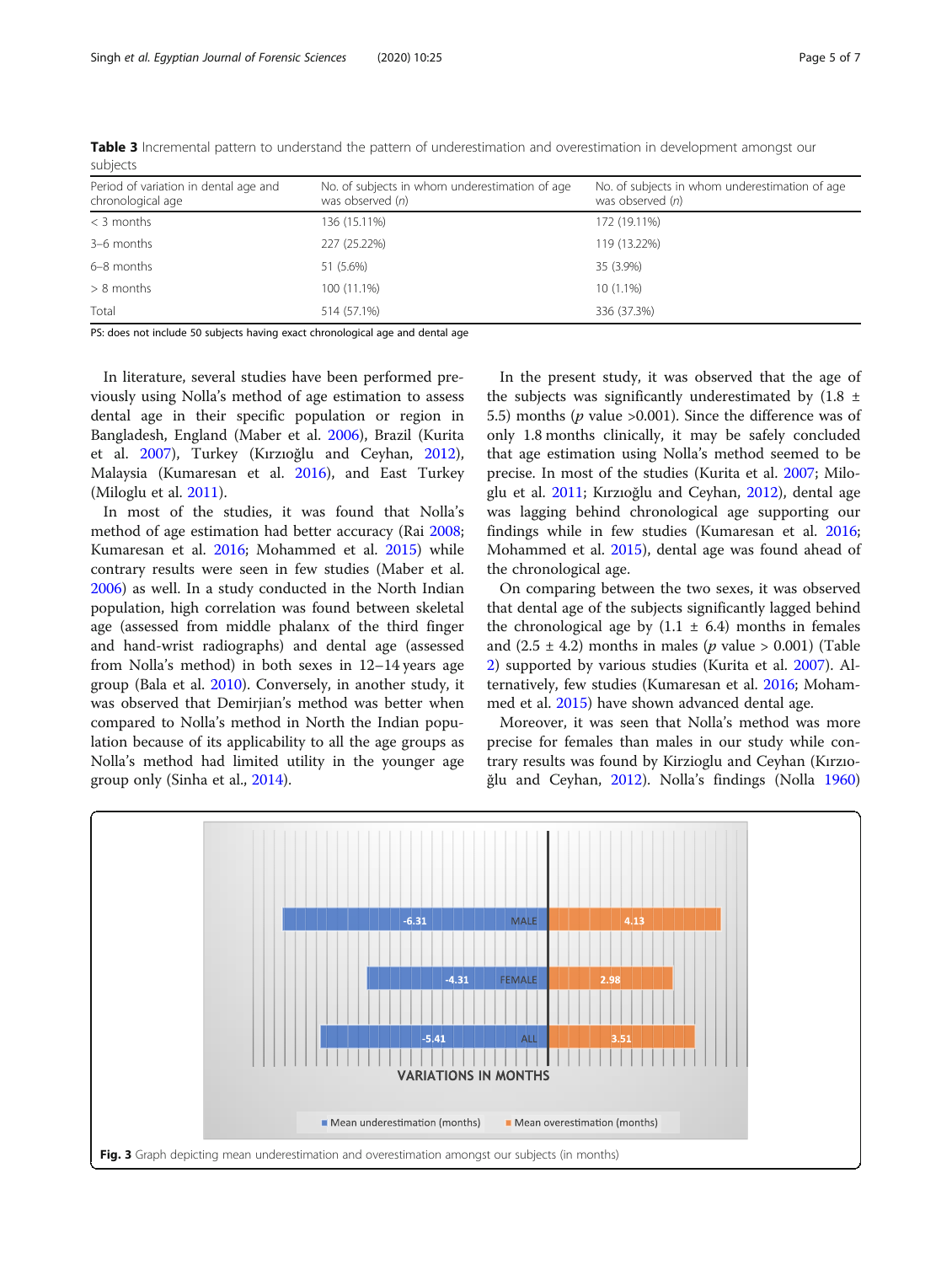<span id="page-5-0"></span>

were likewise reflected in our study that revealed that females achieved dental development earlier than males.

In our study, in subjects from the age of 120 to 155 months, underestimation of age was observed with maximum underestimation in group I, i.e., 6.98 months. The underestimation was also evident in group II and group III which was overcome in group IV. In group V, the underestimation was evident but not statistically significant while in group VI, the overestimation of age was observed which was statistically significant ( $p$  value > 0.001) (Table [2\)](#page-3-0).

Nonetheless, underestimation was observed in all the groups in certain studies (Kurita et al. [2007](#page-6-0); Miloglu et al. [2011\)](#page-6-0). Mohammed et al. conducted similar studies in South Indian population and found results contrary

to our study owing to different ethnicities of their study sample (Mohammed et al. [2015](#page-6-0)).

While comparing variation in chronological age and estimated dental age in both female and male subjects, it was found that subjects with variation 0–6 months were 358 and 346 in number, respectively. Thus, 704 out of 900 subjects (78.22%) exhibited this variation within 6 months (Table [3](#page-4-0)). In a study performed by Sinha et al., 181 subjects out of 300 subjects, i.e., 60.3% subjects were showing variation with more than 6 months (Sinha et al. [2014](#page-6-0)).

The mean underestimation and overestimation amongst all the subjects were found to be 5.41 months and 3.51 months, respectively. These values for boys were 6.31 months and 4.31 months and for girls were